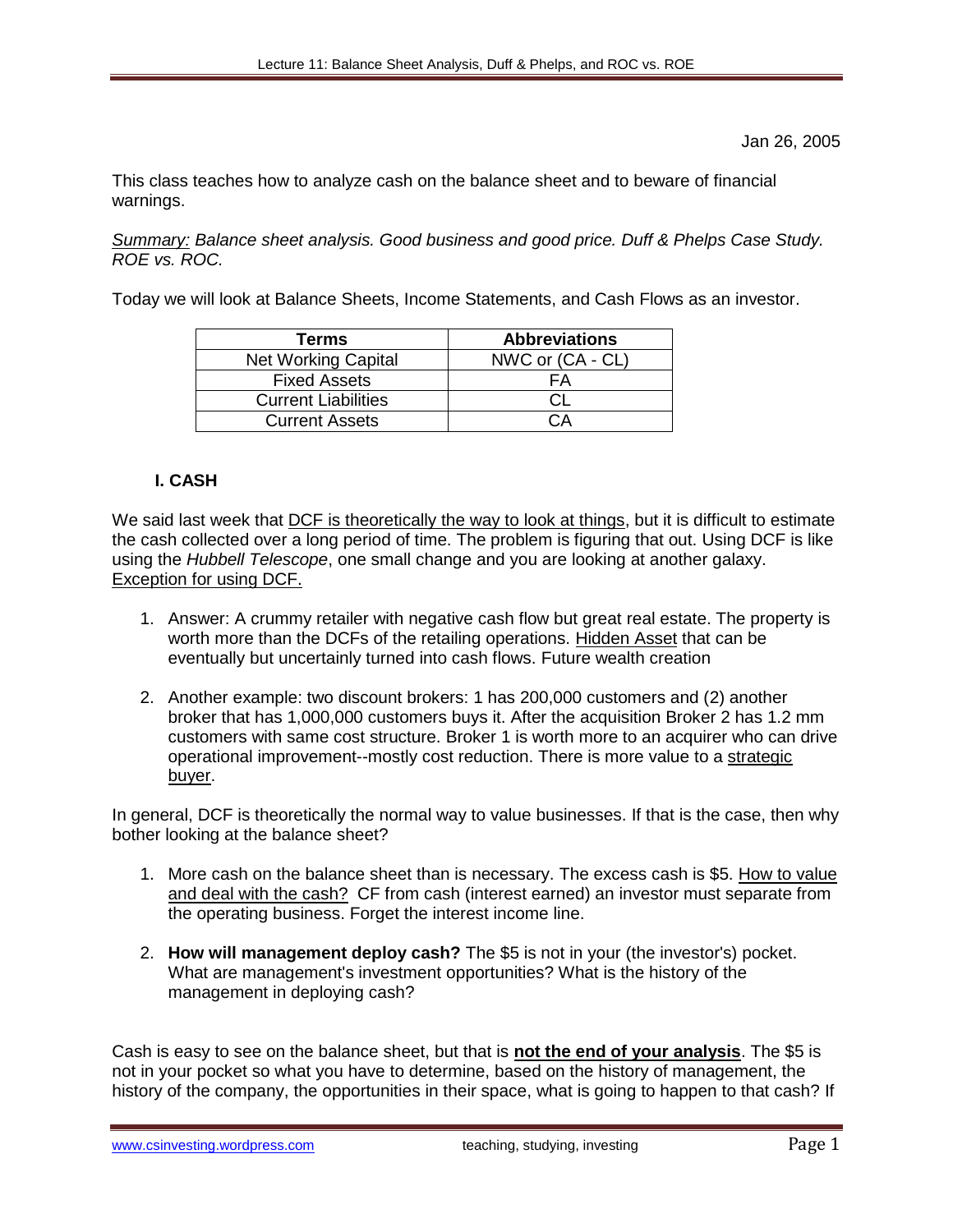the stock looks cheap, one of the things management could do with the cash is buy-back stock and accrete value to the remaining shareholders. That would be a good use of cash assuming the stock was undervalued. The company could go on an acquisition binge, and you may or may not like that since 75% of takeovers end in failure, you might think that cash will be dissipated. **You have to determine what will happen to the excess cash.**

Though you see the cash--mathematically it is \$5-- on the balance sheet, you need to determine what that cash is worth to me, the investor. If I think they can grow their business with that cash like buy an add-on type of business or if they are buying back stock, I may give the cash full value. Or the company may sit on the cash and only earn 1% or 2% a year, so I discount the cash on the balance sheet. Generally, I look at that \$5 on the balance sheet. And how much is it worth to me. I may value it as low as \$1 or \$2 or at full value. **Don't just take the \$5 at face value.** If it were all mathematically simple, the opportunities wouldn't be as great.

# **Flaw in Using Enterprise Value**

There is another flaw when you use Enterprise Value.  $EV = Mkt.Cap$ . Plus Net Debt. \$6 debt + \$5 cash = \$1 EV. Say a company has 1 share priced at \$7 per share or a \$7 Mkt. Cap. \$5 in cash so  $EV = $7$  mkt. cap - \$5 in cash = \$2 in EV.

You estimate that EV will be worth \$3 or 50% higher (at \$2 a conservative 50% discount to \$3). So you can lay out \$2 in EV and have something at \$3 in value. **What is wrong with that analysis?** You can't immediately unlock the value of the excess cash.

Back to example: EV is \$2 and you value it at \$3, however if you value the cash at par you are putting a big weight on the \$5 in cash. You are laying out \$5 now for a future return and you may have to wait 2 or 3 years. So  $$5 + $2 = $7$  ------going to  $$3 + $5 = $8$ . The \$5 could be dead money so there is less upside. Note opportunity costs.

You can wait round for 2 or 3 years for *Mr. Market* to revalue the business. But here don't be fooled--you pay \$7 for a return of \$8 after two years--your return is not that high--less than 7% compounded. (6.93% to be exact).

# **USE Enterprise Value (EV) ANALYSIS**

Should we use P/E or EV/EBIT analysis? In this class **we will always use EV/EBIT analysis** because in my 20 years in the business--if you don't make the best of your business, someone will come in and do it for you.

So in one sense in the book I assigned you (*Security Analysis* by *Hooke*), the author says that you don't have control over the capital structure of the company, so P/E analysis is fine. The Company has the debt it has and you should just leave it at that.

### **I disagree and think you should always use Enterprise Value (EV) analysis not market cap and Earnings per Share (EPS) analysis. Use EBIT or (Ebitda – Maint. Capex).**

In general, I think the Private Market Value (PMV) is the best. Figure out what the whole business is worth to somebody then pay a big discount for it.

**II. Accounts Receivable - liquid in a year. Inventories**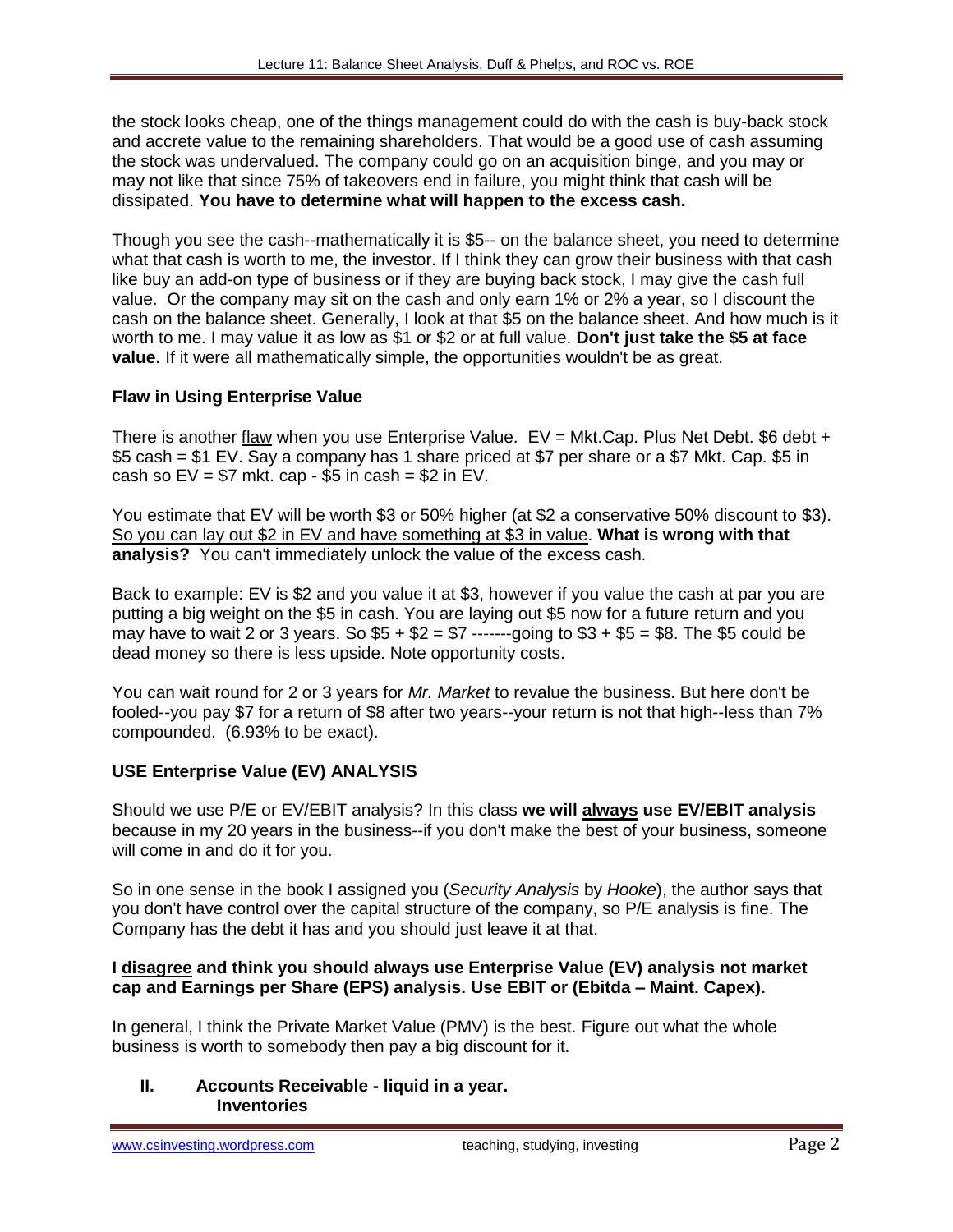Refer to Chapter 8 of Thorton O'Glove's Book, *Quality of Earnings*.

Concerns: credit quality and collectivity. Work in Process (WIP) vs. Finished Goods. Look at them as risks. If you sell on credit, you can sell more stuff.

Inventories - salability

| <b>Commodore Int'l</b> | 9/30/84 | $%$ Chg. | 9/30/83 | $%$ Chg. | 9/30/82 |
|------------------------|---------|----------|---------|----------|---------|
| <b>Net Sales (3)</b>   | \$244.2 | 16.7     | \$209.3 | 102.6    | \$103.3 |
| months)                |         |          |         |          |         |
| Accts. Rec., Net       | \$254.7 | 34.1     | 189.9   | 5.5      | 180.0   |
| <b>Inventories</b>     | 437.4   | 9.7      | 398.7   | 22.0     | 326.8   |

Good, inventories only up 22% and A/R up only 5.5% in 82-83 while sales are up 103%. Customers are paying quickly or in cash for a hot product.

However, in 84-83, A/R ballooned 34% while sales only up 16.7%--note divergence. Inventories only up 9.7%. A/R up because of slow payers or easier credit terms. Or because of a sales slowdown. You look for a dichotomy between these two things--sales and A/R.

| <b>Commodore Int'l</b>   | Sep 30, 1984                     | Sep 30, 1984           |
|--------------------------|----------------------------------|------------------------|
| <b>Inventories</b>       |                                  |                        |
| Raw Materials and W.I.P. | \$243.2                          | \$270.3                |
| <b>Finished Goods</b>    | \$194.2                          | \$128.4                |
|                          | Note big jump in finished goods! | Old goods not selling! |

Not expecting as many sales since finished goods piling up in the warehouse. Now 1984/1983 receivables are ballooning 2x as much as sales. This Company subsequently blew up. Ask if receivables and inventories growth is in line with sales growth. **Look for Aberrations and divergences.**

Determine if inventories are good--should I give the A/R and Inventory a haircut?

Could be an industry in distress. Future sales shoved into inventory. Work in Process Inventory (W.I.P.) up 50% while finished goods are up 10% - big boom in sales. Check the divergence out.

Are inventories and receivables in line with sales growth? Know what inventories are made up of.

Keep the big picture in mind.

## **III. Goodwill**

Now some general goodwill is not being amortized. \$5 Tangible Assets with \$10 EPV so purchase price of \$10 in book value has \$5 in goodwill. Or \$5 in goodwill (premium paid in acquisition) + tangible assets \$5 = \$10 book Value.

I originally paid \$10, but now the value is \$7, so \$3 written-off (\$10 - \$7). There is a Goodwill impairment of \$3.

www.csinvesting.wordpress.com teaching, studying, investing example and Page 3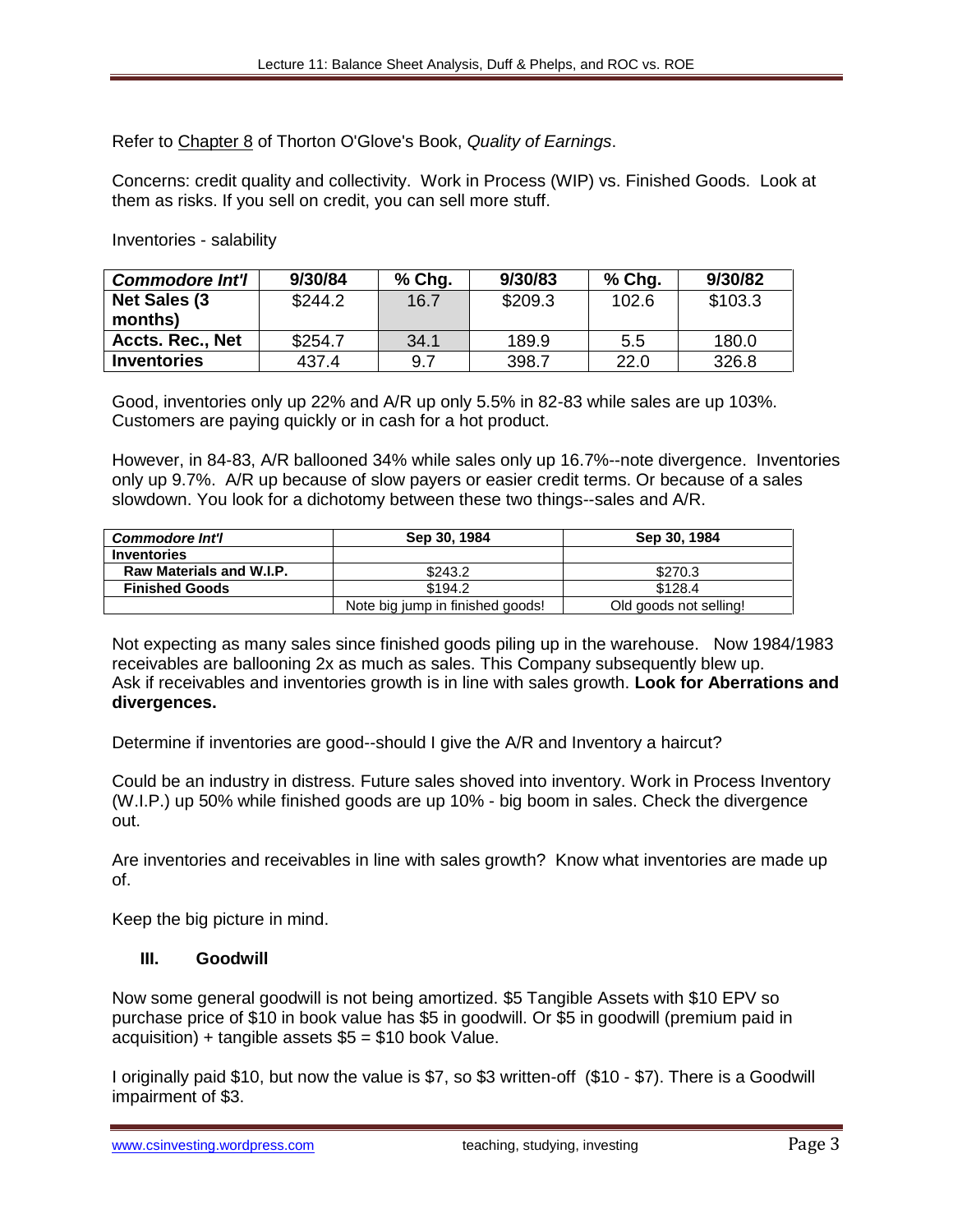| Company 1:        | <b>Current Assets of</b><br>Fixed Assets of<br>Goodwill of<br>-Current Liabilities \$1 | \$3<br>\$2<br>\$5                                         |
|-------------------|----------------------------------------------------------------------------------------|-----------------------------------------------------------|
|                   | Book Value =                                                                           | \$9                                                       |
| Company 2:        | <b>Current Assets of</b><br>Fixed Assets of                                            | \$3<br>\$7 (more fixed assets means more replacement cost |
| during inflation) | Goodwill of<br>-Current Liabilities \$1                                                | \$0                                                       |
|                   | Book Value $=$                                                                         | \$9                                                       |

Both companies earn \$2 per share in cash. **With company 1, you don't have to replace tangible assets so you would prefer the business with goodwill**. Less tangible assets mean more investment to replace those assets in order to keep the business running as is. I (investor) paid a premium over the tangible assets of \$5 because of the high Earnings Power Value of the business. Once I have paid that premium, I own the business and the greater returns will allow me to grow with less investment in fixed assets. **I don't have to keep paying the premium over tangible net assets. (***WEB explained this in his 1989 annual report).*

Current Assets - Current Liabilities = Working Capital (CA-CL = WC).

**Capital employed:** NWC + FA. So  $\frac{Commony}{1}$ : WC = \$2 + FA = 2 ---\$4 in capital. ROIC =  $$2/\$4 = 50\%$ .  $$2$  in cash earnings pre-tax/total investment capital =  $$2/\$4 = 50\%$ .

 For every \$1 invested, the business earns 50 cents. This Business doesn't need a lot of Fixed Assets to grow. You Would have to buy less FA to grow than Company 2. (Less capex reinvested).

Company 2:  $WC = 2 + FA = $7$  ----\$9 in capital. ROIC =  $$2/$9 = 22\%$ . For every \$1 invested, it earns 22 cents.

There is goodwill on the balance sheet because before, someone paid less than me. Asset heavy.

Accounting records what you or someone else paid in the past.

**Always look at pre-tax return**. EBIT: Earnings before Interest & Tax or Operating Income. EBIT allows an apples-to-apples comparison between companies because firms have different tax and interest rates. How much the business is earning regardless of the tax rate or interest paid or owed. How much is the business earning?

How much is the business earning to make an acquisition? How much of a dollar of sales drop to operating earnings--the bottom-line.

EBIT/(Net Working Capital) + Net Fixed Assets or EBIT/investment capital.

EBIT is your pre-tax return/what capital that had to be employed to generate that EBIT.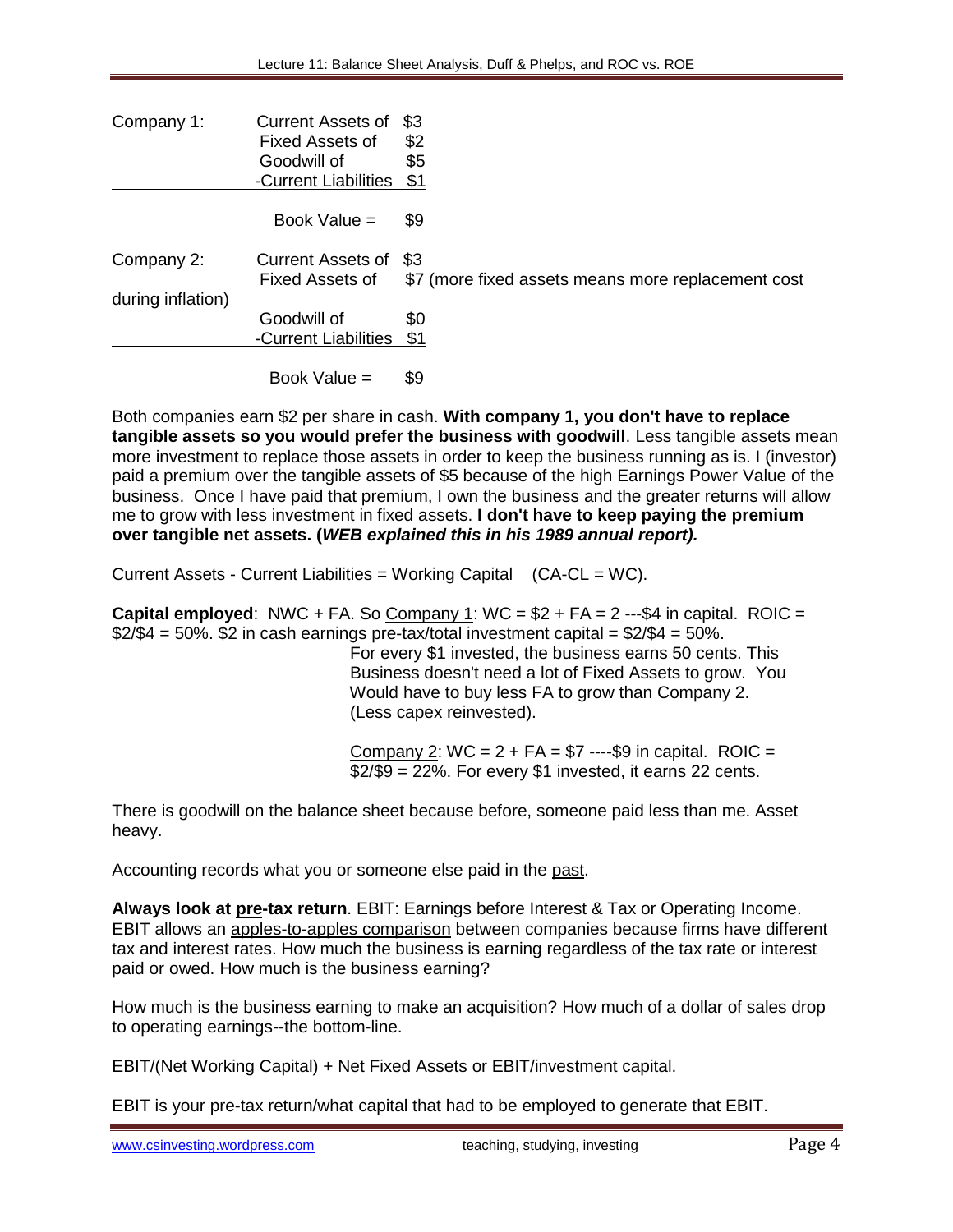CA ------A/R - CL --------A/P (free loan). Assume no excess cash or take out the excess cash and add back after your analysis. You have to finance these receivables minus the money that is lent to you freely through A/P.

On the denominator we take the Net Working Capital--what you need to run your business plus you need to finance your fixed assets or your plant and equipment. Forget goodwill and everything else.

What you need to generate EBIT is in your NWC plus Fixed Assets ------ Return on Invested Capital (ROIC or ROC). EBIT / (NWC + FA) or operating income/invested capital.

Which is the Better Business?

### *GUM STORE*

*Jason* opens a gum store for \$400,000 which includes WC + Inventories + FA and building-out the store. Every year he makes EBIT of \$200,000. He makes \$200,000/\$400,000 = 50% Return on capital (ROC).

### *JUST BROCCOLI*

Now he has a friend named *Jimbo* who opens a store, *Just Broccoli*, and he made \$10,000 for each store he opens. \$10,000/\$400,000 = 2.5% ROC.

Who would you give money to expand? Give \$\$ to *Jason* because of higher ROC.

You want to ask how much it costs to expand and how much will you make on the investment?

Be in a business earning high ROC. Borrow 10% to make 50%---that is a good deal.

Look at pretax rate to simplify. Compare pretax return to pretax return.

*Jimbo* is really throwing money away earning a 2.5% ROC vs. a 6% risk *free* rate from govt. bonds. He is not earning 2.5% but losing 3.5% (6% Risk *Fre*e Rate - 2.5% return earned from his store). Opportunity Costs.

#### **Your goal as an investor: you want businesses that are earning high returns on capital and returns above your cost of capital.**

Using capital regardless of how fixed assets are financed. How good a business is this (not measuring equity)? If I put in \$, how much do I earn on it?

Denominator is **NWC + FA**--why using net and not gross working capital? On average that is the right thing to do. Because in general what happens to your fixed assets, you buy something and you depreciate the assets so the value of your asset goes down, but to maintain your asset, there has to be on-going capex. Depreciation and Capex cancel out (assume Depreciation = Maint. Capex). If capex is more than depreciation, then FA will increase accordingly and you will be updated. If you are in expansion mode, you build new stores and the FA balloon before you earn on those assets, so your ROC will decline--so you must normalize or adjust for that. Fixed Assets minus depreciation plus Maint. Capex is why I use a Net number.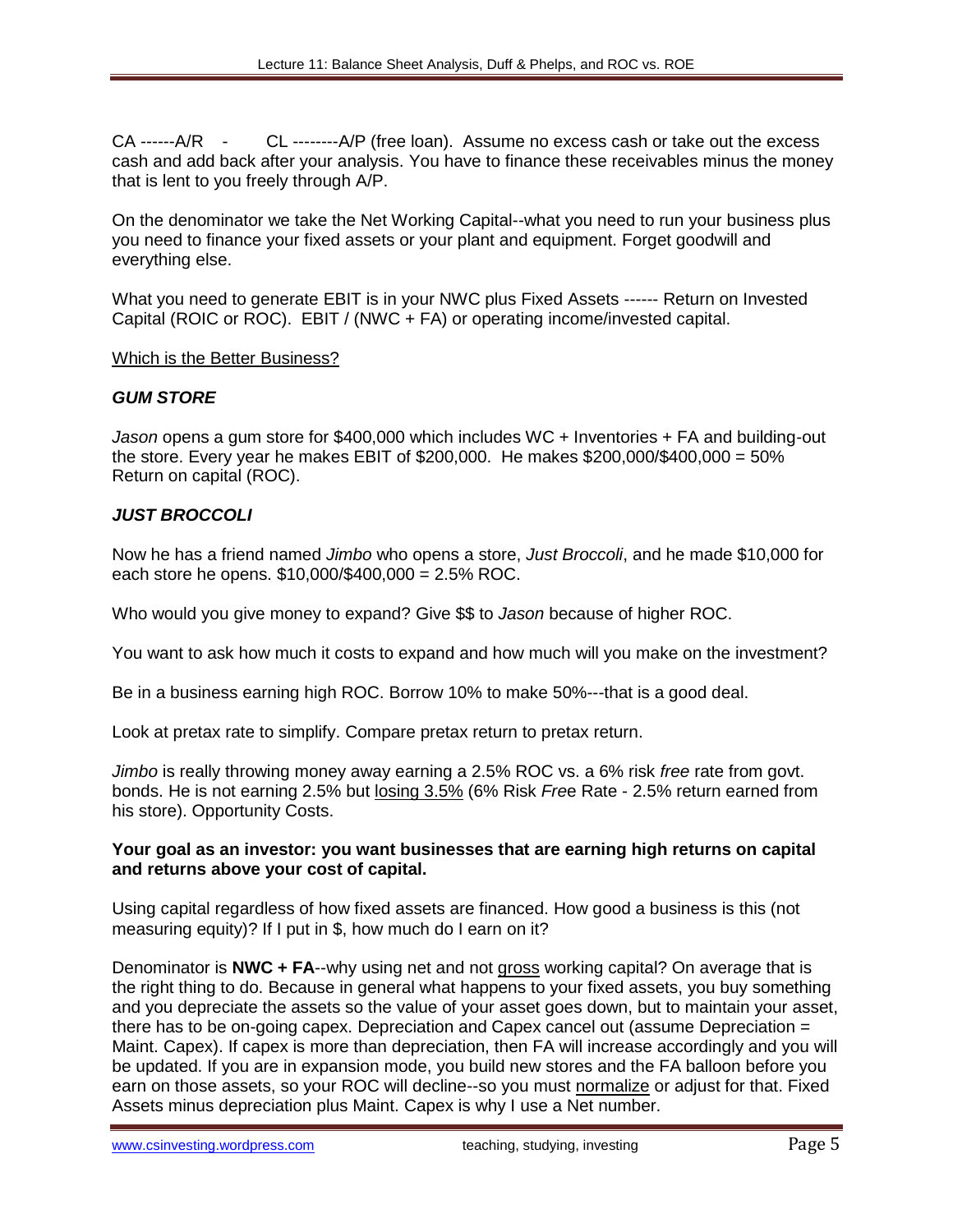So NFA + NWC are what I look at. A quick and dirty analysis. We only buy a few situations. We may have to look at 50 to 100 situations to buy 1 or 2. Drop or evaluate to study further. Do intensive research on a few things. XX *Partners* are very selective in our investments.

**Explain the big picture.** Your predecessors (MBAs) failed over a long period of time. It has nothing to do about their ability to do a spread sheet. It has more to do with the big picture. I focus on the big picture. **Think of the logic, not just the formula.** 

*Thorton O'Glove* was recently interviewed and he wrote the book, Earnings Quality. I looked at the footnotes but they are not the big picture. Don't lose the perspective of the big picture. Listen, I lost the big picture. Savvy guys say the footnotes are important, **but think of whether it is a good business and am I getting it at a good price.** 

# *DUFF & PHELPS* **Example.**

A prior lecture on Duff & Phelps can be found here:

The problem with EBIT/ASSETS =  $$28.4$ / $$44.2 = 64$ %. What is wrong with that? Take out goodwill of \$21.7 million. EBIT/Tangible Assets = 126%. Fantastic returns!

EBIT/(NWC + FA) or (tangible assets - current liabilities). CL or Non-Interest Bearing Current Liabilities (NIBCL)

This is a great business because it is asset light but with huge returns to capital. The business needs little capital to grow. **It drowns in cash.** 

**Student:** after-tax EBIT/EV is 6.5% or about the LT Bond Rate. Hold.

EBIT/Assets  $= 28.4/44.2 = 64\%$ . Take out Goodwill of about 1/2 the assets.

**GI:** Over 100% return on tangible capital. This happens to be a great business with huge ROC.

### **What to Focus on:**

- 1. First I am looking for good businesses. EBIT/(NWC + FA) or EBIT/Tangible Assets. This is what the business is earning pre-tax or pre interest cost or benefit.
- 2. Then a bargain price: EBIT/EV or my earnings yield. This is what I am paying for those pre-tax earnings. \$100 paid but earning \$9, so the yield is 9%.
- 3. Is the earnings stream growing, declining or staying the same? How confident am I of this? I focus on normalizing earnings two to three years out instead of all the little problems in the near-term. Project my EBIT two years out--will it be at risk, will it be growing or shrinking? Hard stuff. Project my EBIT two or three years out. This is where your circle of competence is important.
- 4. How much am I paying relative to my normalized earnings? If the 9% yield is growing quickly--it could be a good buy. If it is a business with high ROIC then good. Am I getting a good price? How much am I paying? Am I getting a good return?
- 5. If I am unable to normalize earnings, then pass on the opportunity or set aside.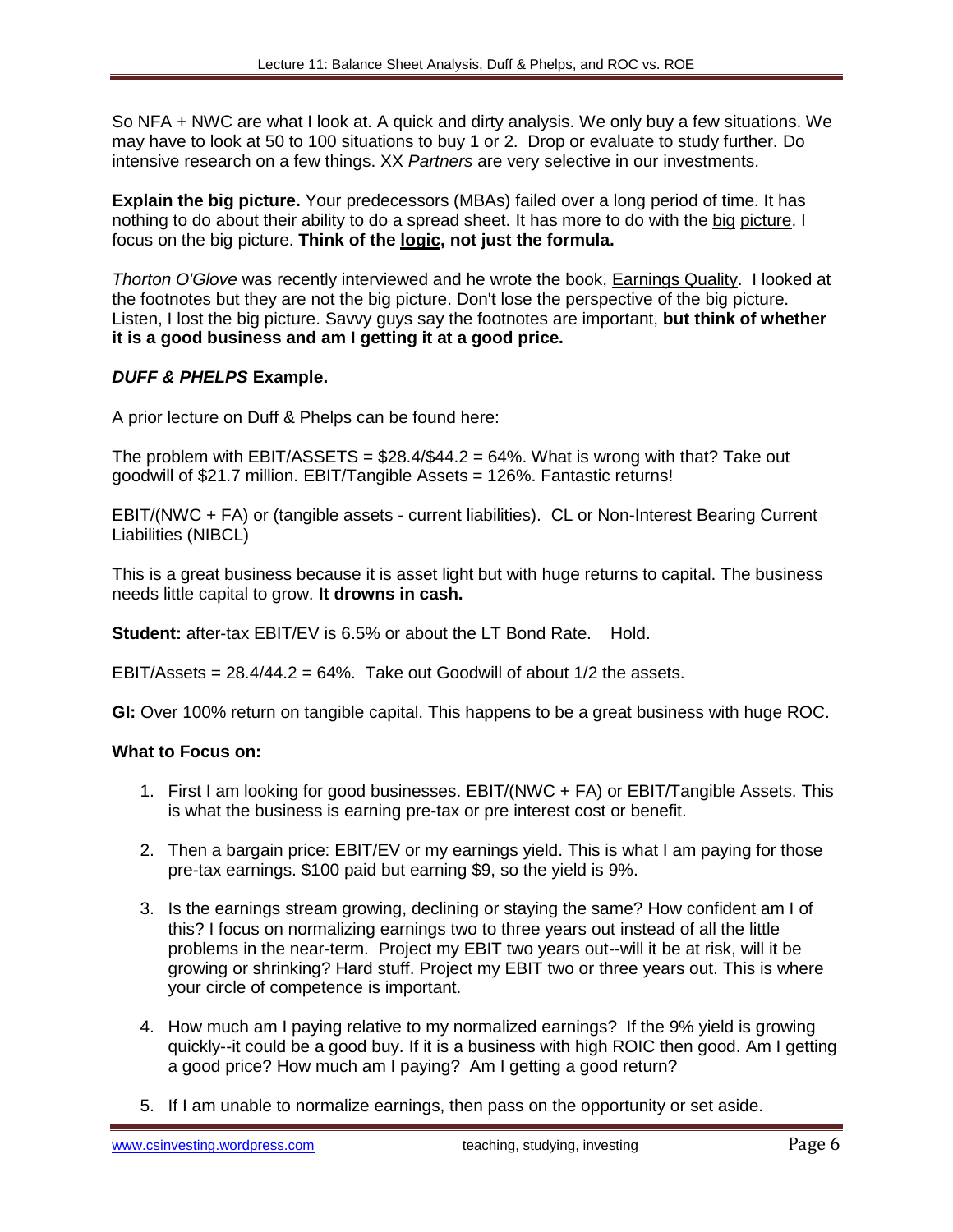#### **The hard part is determining the normalized number and what is happening to that number.** *Regression to the mean.*

If I can figure the normalized EBIT three years out, how confident am I of that? Is this a good franchise or not? What is my ROC? How confident can I be of the future? This depends on the Barriers to Entry, competitive advantages and management, etc.

Then how much will I be paying for that?

**I look at things in that simple way.** Most of the time I can't project normalized earnings. But when I can, then I have confidence in the business. The space is growing, their new stores will be earning a lot. The business has a franchise.

### Simplify

Just Learn to first ask:

| <b>Good Business?</b>                                                               | Is this a good price?               |
|-------------------------------------------------------------------------------------|-------------------------------------|
| $EBIT/NWC + FA$ (or TA - CL)                                                        | EBIT/EV                             |
| Pre-tax operating income/Investment Cap.                                            | Pre-tax oper. inc./Enterprise Value |
| Is this a good business with normalized<br>earnings and future normalized earnings? | Am I getting a bargain price?       |

Only invest where and when you have confidence. You don't have that luxury. If you have a choice, then wait for the perfect pitch. If a business or a normalized return produces less than 20% pre-tax, the investment must have more going for it than that.

When interest rates are below 6% (like today 4.5%) I use 6% because when Interest rates are less than 2%, you get crazy multiples. Using 6% or above is an added margin of safety.

**Student:** Mgt. is getting too much money. Professor & Great Investor ("GI"): this is a brains business, so you might need mgt. He likes to have management incentivized with shares.

So the company is earning \$2 per share, but you feel normalized earnings three years out will be \$5 per share. Usually what happens is that when you grow sales, you have to grow NWC and FA during that time. Don't fine tune it. I am trying to choose between the Broccoli Store with 2.5% ROC and the Gum Store with 50% ROC. The choice should be obvious.

### Sales growth

Every dollar at *Duff & Phelps* of FCF can go to buying back shares. EBIT growth of 51% in 1998. Jump in sales growth due to structured finance.

The business is a semi-oligopoly. Firms need to have bonds rated by an agency like *Duff & Phelps*, S&P or *Moody's.* 

- This is a good business
- Use of cash to buy back stock.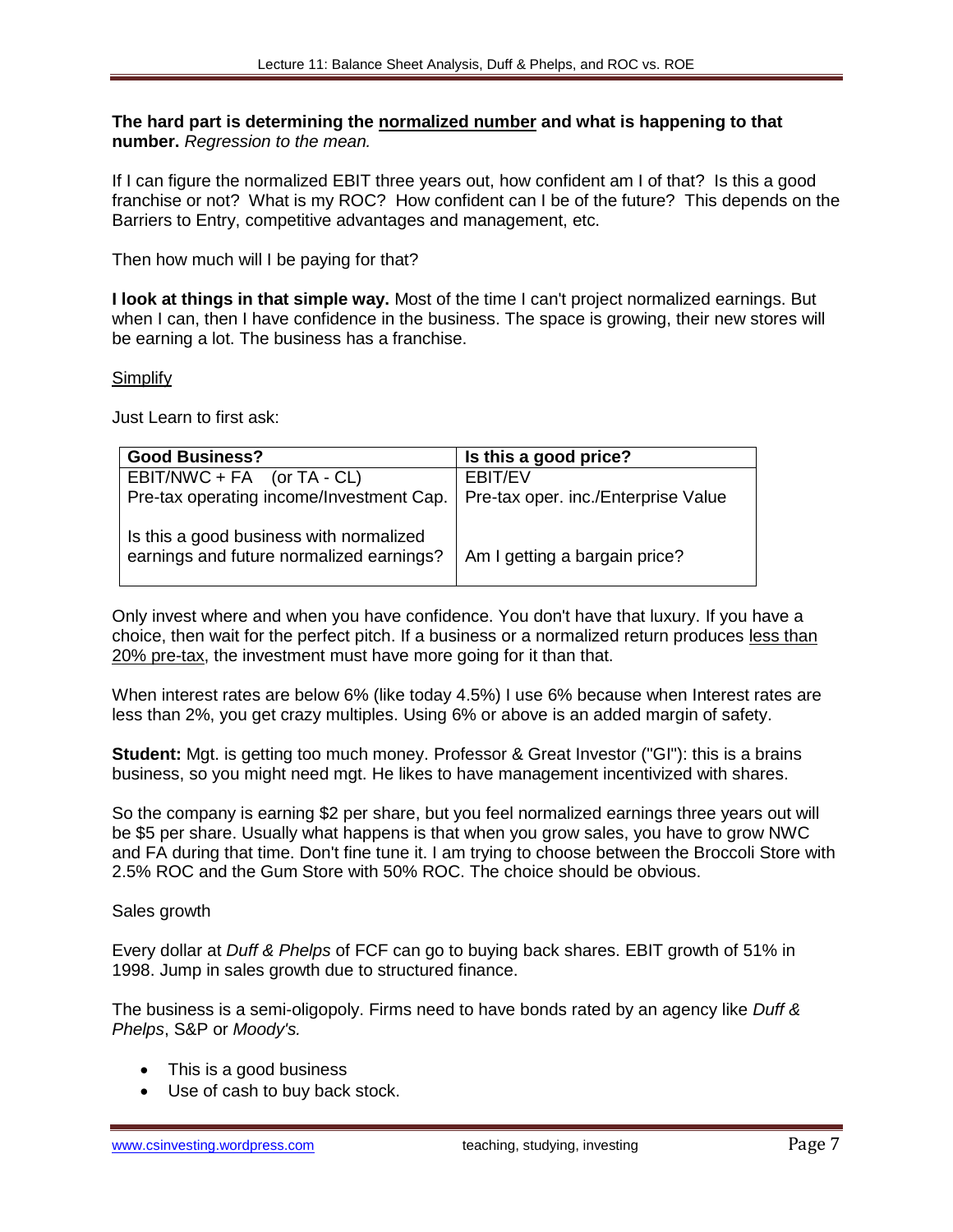- Because of share buy backs, then Net Income grew at 18% while EPS grew faster at 29%.
- Sales growth of 13% to 25%

## **In 5 years, what would** *Duff & Phelps* **look like?**

*1.* 28.4 EBIT grows at 24% per year because it is a good business and has a niche with *Barriers to Entry (B-t-E)* and *Competitive Advantages (CAs).*

*Duff & Phelps* is using all their earnings to repurchase stock. Assets are not growing despite sales growth of 20% - 25%. It only has tangible assets of 23 mm--only growing by \$2 million over five years despite sales doubling. Then looked at EBIT growth. 51% growth in 1998 due to increase in the structured finance area. Their business could grow without increases in assets. There is good increase in sales and FCF without adding investment.

All in all, this business looks good. Every nickel used to buy back stock, so a good use of cash-- EPS growing faster than earnings.

What would this business look like in five years?

#### **Greenblatt makes three assumptions for three scenarios:**

If we don't have confidence in our estimates, this is a waste of time. EBIT grows faster than sales. EPS grew at 30% per year and sales grew at 20% per year.

- 1. Grow 8%: EBIT of \$28.4 ---\$41.2 + \$2 million = \$43.2 x 8 multiple = \$341/3.45 mm OS = \$99 per share.
- 2. Grow  $13\%$  \$52.3 + \$2 = \$54.3 x 13 = \$32.58 after-tax = \$122 per share.
- 3. Grow 20% = 28% annualized return over five years = \$164 per share.

What about cash earned over 5 years? I will assume that I will add the cash to the balance sheet. But in this case, I assume for every \$1 there is a buyback of stock. Assume price is up 8% per year. All their earnings used for share repurchase. 347,000 shares per year bought back--so reduce at the end of five years by 1.5 mm shares. 5 mm - 1.5 mm FD outstanding shares = 3.5 mm outstanding shares. Professor noticed the declines in outstanding shares because of continuous share buybacks.

**Place a** *Margin of Safety* **in your assumptions by being conservative.** At most, an investor will lose cost of carry if the business doesn't grow.

Simplicity of exercise. In footnotes - put \$2 million back. Mgt. owned 25% of company so management is a big stakeholder. A good sign of management alignment with investors.

7.8% after-tax yield for a 13 P/E vs. 6% bond.

Barriers to Entry with huge ROIC. He learned from this to invest in *Moody's*. He invested in *Moody's* at 20 x EPS for a 5% yield which was less than 6% bond yield.

www.csinvesting.wordpress.com teaching, studying, investing example Page 8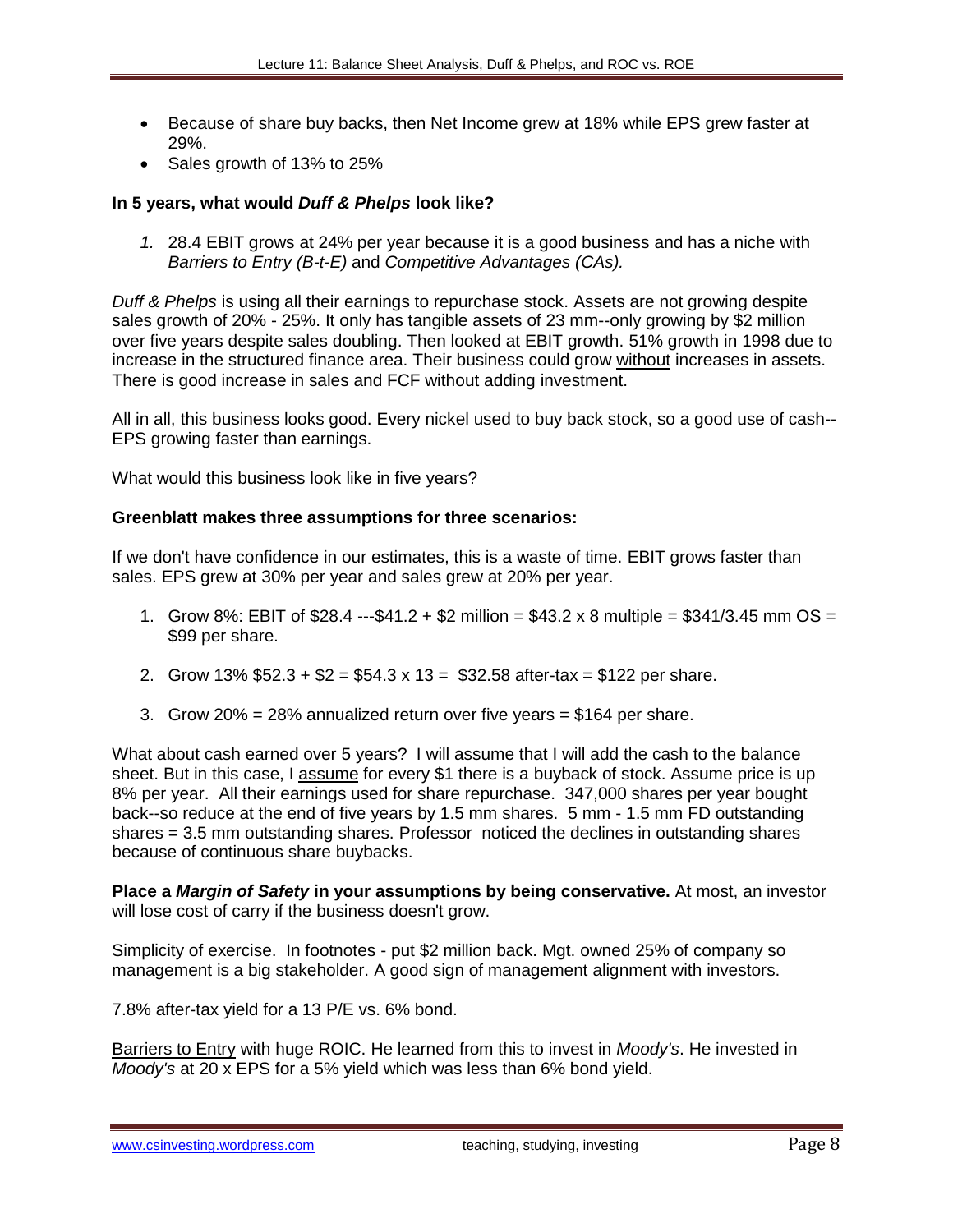**Learn an industry.** Because of studying Duff & Phelps, he knew to look at MCO when it was being spun off.

13% growth in five years = \$122. It turned out that 24% growth a year was conservative.

#### **Assessing Management:**

The trick is that if a CEO is being paid \$500,000 a year, then 1/2 million point for every \$1 up. Where is their bread buttered? *Prof. Greenblatt* wants mgt. to be large stakeholders relative to their salary. To fight or change management, there is not a lot you can do except by a proxy fight.

Mgt. of *Duff & Phelps* spent \$4.5 mm buying back stock in 1996, \$13.9 mm in 1997 and \$16.7 in 1998. Net Income of \$9 mm in 1996, \$10.7 mm in 1997 and \$16.7 in 1998.

### **KEY TO LEARN:**

| Step 1:                                                       | <b>Good Business?</b> | Step 2:                                                   | <b>Bargain Price?</b> |
|---------------------------------------------------------------|-----------------------|-----------------------------------------------------------|-----------------------|
| $EBIT/(NWC + FA)$<br>Operating Income/Net Tangible Investment |                       | EBIT/EV or<br><b>Enterprise Value/Operating</b><br>Income |                       |

Can you normalize EBIT or not? 6% (US Long term bond yield) is the bogie to beat. 16.66 x P/E vs. 6% US bond yield. 10 x EBIT is my initial bogie. Growing or Shrinking?

*Gotham Capital* invests in a very focused portfolio of 3 to 9 positions. Have a focused portfolio. Only do things you feel comfortable about or know a lot about.

How to adjust to this framework to new stuff like special situations? How to create opportunities and expand our universe? 6% is equivalent to: \$16.66/\$1.00 -----------------

**The point of the** *Duff & Phelps* **example is the simplicity of the exercise and the different things you need to think about.** If you looked at the footnotes, you see they would stop paying \$2 million a year. What are they doing--buying back stock. Mgt. owned 25% of the company so they were stakeholders. The business had a franchise. There were barriers to entry.

7.8% after-tax yield (8 P/E) or 6% bond? I would rather own *Duff & Phelps*. Rarely will you find a business this good in your travels. In fact, the only other business I found was Moody's when it was spun off when it was selling 20 x earnings or yielding 5%. Their earnings were temporarily depressed.

**I saw this opportunity because of my prior study of this industry.** Ultimately, *Fitch* took over *Duff & Phelps* at \$100. In one year we got \$100. The gap between price and value closed quickly. **All knowledge in this business is cumulative.**

End of lecture. -------------- *Hand-Out*[www.sherlockinvesting.com](http://www.sherlockinvesting.com/)

www.csinvesting.wordpress.com teaching, studying, investing example Page 9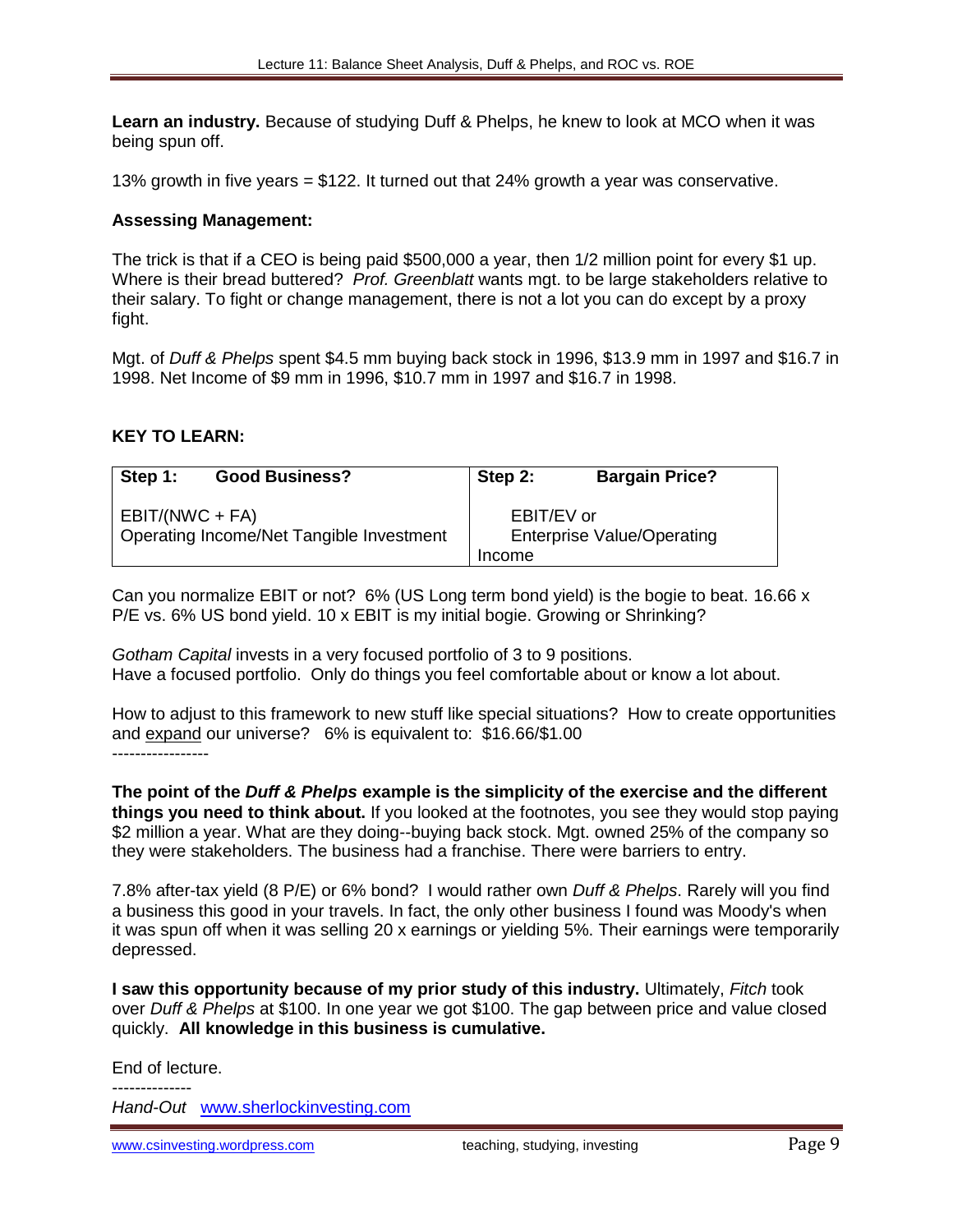## **Return on Equity or Return on Capital: Which is the better guide to performance?**

Two brothers, *Abe* and *Zac*, both inherited \$10,0000 and each decided to start a photocopy business. After one year, *Apple*, the company started by *Abe*, had an after-tax profit of \$4,000. The profit from *Zebra*, *Zac's* company, was only \$3,000. Who was the better manager? For simplicity, suppose that at the end of the year, the equity in the companies had not changed. This means that the ROE for *Apple* was 40% while for *Zebra* it was 30%. Clearly *Abe* did better? Or did he?

There is a little more to the story. When they started their companies, *Abe* took out a long-term loan of \$10,000 and *Zac* took out a similar loan for \$2,000. Since capital is defined as equity plus long-term debt, the capital for the two companies is calculated as \$20,000 and \$12,000. Calculating the return on capital for *Apple* and *Zebra* gives 20% (=\$,4000/\$20,000) for the first company and  $25\%$  (=  $$3,000/\$12,000$ ) for the second company.

So for this measure of management, *Zac* **did better than** *Abe***.** Who would you invest with?

Perhaps neither. But suppose that the same benefactor who left money to *Abe* and *Zac*, also left you \$100 with the stipulation that you had to invest in the company belonging to one or other of the brothers. Who would it be?

Most analysts, once they have finished talking about earnings per share, move to return on equity. For public companies, it is usually stated along the lines that equity is what is left on the balance sheet after all the liabilities have been taken care of. As a shareholder, equity represents your money and so it makes good sense to know how well management is doing with it. To know this, the argument goes, look at return on equity.

Let's have a look at your \$100. If you loan it to *Abe*, then his capital is now \$20,100. He now has \$20,100 to use for his business. Assuming that he can continue to get the same return, he will make 20% on your \$100. **On the other hand, if you loan it to** *Zac***, he will make 25% on your money.** From his perspective, *Zac* **is the better manager since he can generate 25% on each extra dollar whereas** *Abe* **can only generate 20%.** 25% return vs. 20% on total capital employed*.*

The bottom line is that both ratios are important and tell you slightly different things. **One way to think about them is that ROE indicates how well a company is doing with the money it has now, whereas ROC indicates how well it will do with further capital.** (In a later article, I will explain in more detail how to use ROC to estimate the growth of earnings.)

But, just as you had to choose between investing with *Abe* or *Zac*, if I had to choose between knowing ROE or ROC, I would choose the later. As I said, it gives you a better idea of what a company can achieve with its profits and how fast its earnings are likely to grow. Of course, if LT debt is small, then there is little difference between the two ratios.

*Warren Buffett* is well known for achieving an average annual return of almost 30% over the past 45 years. Books and articles about him all say that he places great reliance on ROE. In fact, I have never seen anyone mention that he uses ROC. Nevertheless, a scrutiny of The Essays of Warren Buffett and Buffett's Letters to Shareholders in the annual reports of his company, Berkshire Hathaway, convinces me that he relies primarily on ROC. For example, in one annual report he wrote, "To evaluate (economic performance), we must know how much

www.csinvesting.wordpress.com teaching, studying, investing Page 10